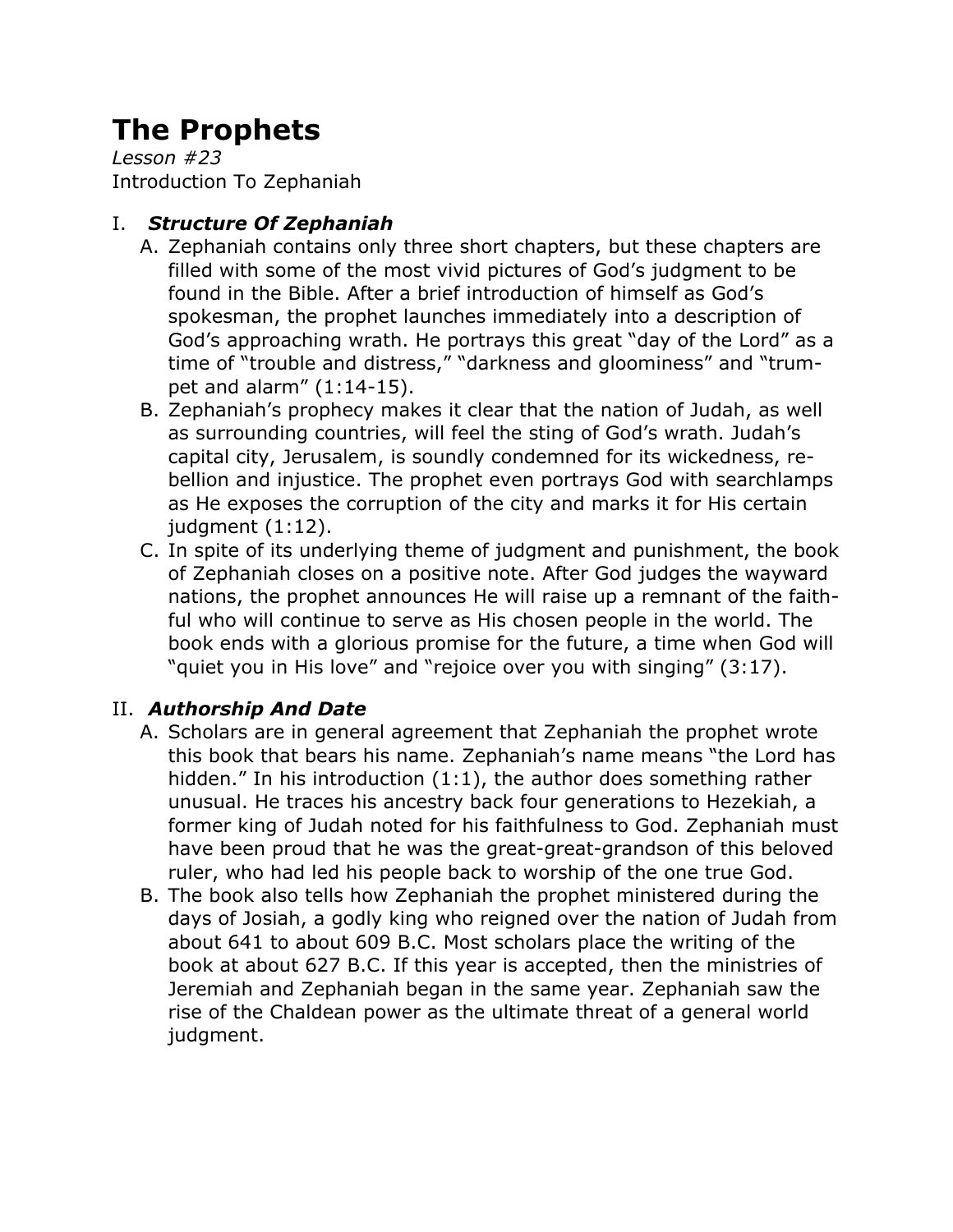#### III. *Historical Setting*

- A. This book belongs to a dark period in Judah's history. About 100 years before Zephaniah's time, Judah's sister nation, the northern kingdom of Israel, had fallen to a foreign power because of its sin and idolatry. Zephaniah knew that the same was about to happen to the southern kingdom of Judah -- and for precisely the same reason. Hezekiah was succeeded by his son Manasseh, a lad of twelve years. It is doubtful that during any period of history Judah had a more wicked ruler than Manasseh.
- B. Under the leadership of two successive evil kings, Manasseh and Amon, the people of Judah had fallen into worship of false gods. In fact, Manasseh sought to undo all the good his father had done. He rebuilt the high places, reared altars to Baal and Ashtoreth and built altars to the host of heaven. He committed the abomination of making his son pass through the fire, practicing divination and enchantment and dealing with spirits. To all this he added the sin of bloodshed, filling Jerusalem with innocent blood (2 Kings 21:1-9; 2 Chronicles 33:1-10). Zephaniah delivered his prophecy and wrote this book to warn the people of God's approaching wrath.
- C. As Zephaniah predicted, God punished His people and the surrounding pagan nations through a superior foreign power. Josiah, who came to the throne at the age of eight, was the last good king to reign over Judah. At the age of sixteen he began to seek after God; and at the age of twenty he began to purge Judah. His reforms were among the most sweeping of any that were attempted by the kings who reigned over the southern kingdom. Zephaniah seems to not have been impressed with Josiah's reforms because he makes no reference to them. In spite of these reforms and his own good life, the people appear at this time to be nervous, cruel and corrupt. Social injustice and moral corruption appear to be widespread; luxury and extravagance are seen on every hand. The baalim were still worshiped and the worship which was offered to God was hardly different than idolatry.
- D. Not even this brief religious renewal under Josiah was enough to turn the tide of paganism and false worship that carried Judah toward certain destruction. Judgment came to the nation in 587 B.C., when the invading Babylonians destroyed the city of Jerusalem and carried its leading citizens into captivity in Babylon.

#### IV. *Scriptural Contribution*

A. Like his predecessor Joel, Zephaniah gives an emphasis to the day of Jehovah that should have struck terror in the hearts of the wicked, leading them to repentance. The day is "at hand" (1:7), "near" (1:14), a day of "darkness and terror" (1:15-16). It comes as a judgment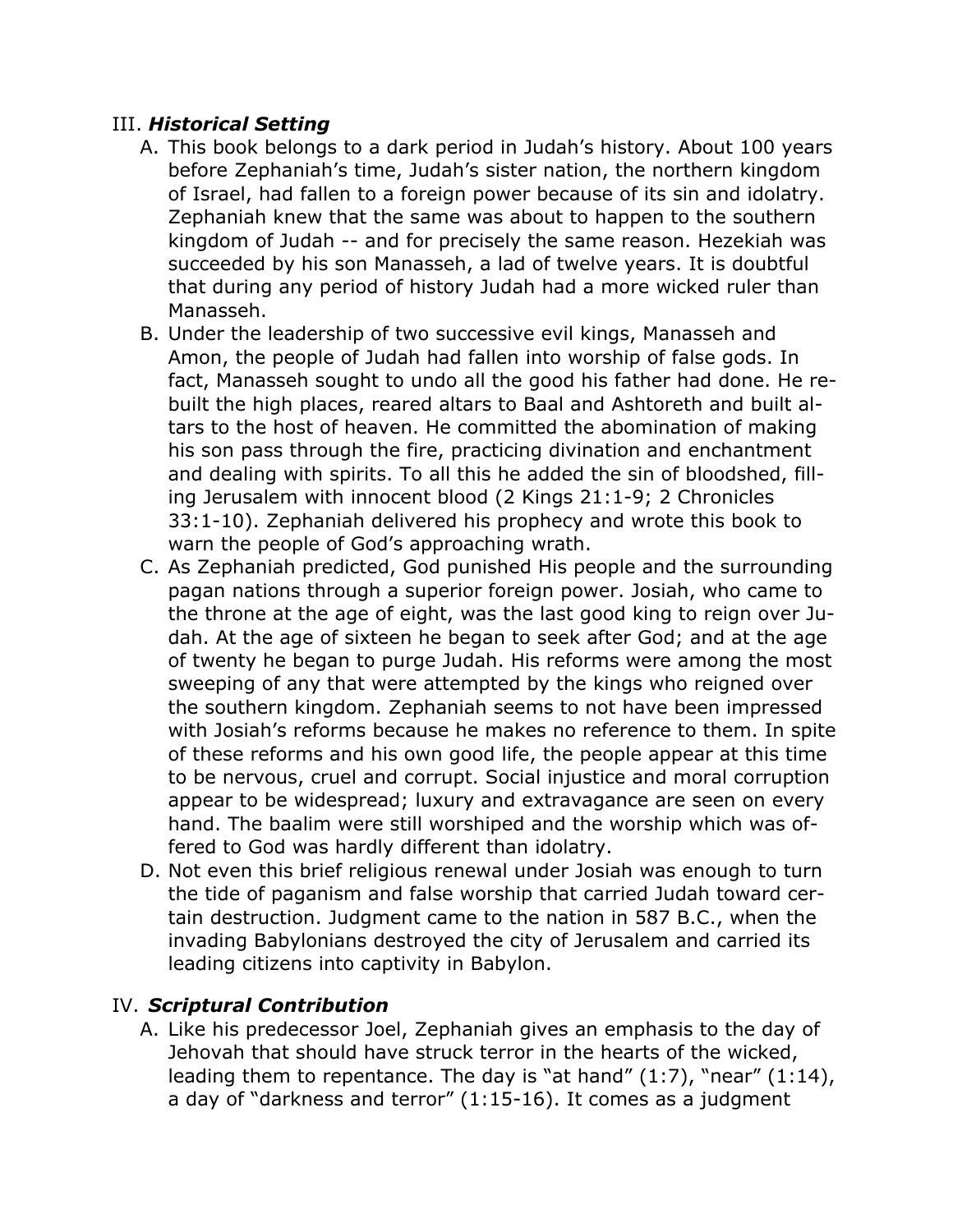against sin (1:17), accompanied by great convulsions of nature (1:15). It falls upon all creation, both man and beast, Jews and nations (1:2-3; 2:1-15; 3:8). The day of Jehovah is a day of doom! The prophet sees it as a day of terror, imminent and falling upon all creation as a judgment for sin.

B. The judgment of the Lord portrayed by the prophet Zephaniah springs from His nature as a God of holiness. Because God demands holiness and righteousness in His people, He will judge those who continue to sin and rebel (1:17). Yet the Lord also is merciful and faithful to His promise. To the committed remnant He offers encouragement and protection from the approaching dark day (2:1-3). To the righteous He promises the final realization of the covenant which He sealed with Abraham hundreds of years earlier. People of all nations will gather to worship the Lord (2:11; 3:9). His own people will be renewed in righteousness (3:11-13), and the King of Kings Himself will rule in their midst (3:15).

### V. *Special Considerations*

- A. The prophet Zephaniah shows keen familiarity with the city of Jerusalem (1:10-11). Since he was a member of the royal line, he was probably a resident of Jerusalem. It must have troubled him deeply to pronounce God's prophecies of judgment against his beloved city.
- B. One of the most beautiful passages in the book is the description of the joy of the Lord (3:8-20). His song of joy will join the happy singing of His people. The dark day of doom will not last. A happy day is coming for those who, like Zephaniah, are "hid in the day of the Lord's anger" (2:3).
- C. Zephaniah's main rebuke was against apathy, earning his nickname, "the prophet of indifference." The people before the Babylonian captivity were "settled on their lees" (1:12) or stagnant in spirit. The people were corrupt and selfish, and their spiritual lives had stagnated into a state of indifference. Because of this attitude, slaughter and destruction awaited them. Zephaniah compared the proud with the sludge in a wine vat, too stupid to care or to respond to what the Lord required; their elimination would purify Israel (3:11-13). He declared that the poor and humble might be the only ones to live and be blessed (2:3; 3:12).
- D. This is a teaching we would do well to heed. Perhaps the greatest enemy the church faces today is itself. Indifference and apathy abound. Gone is the zeal which used to fuel the ardent desire to see people coming to the Lord.
- E. As the church matures, the members tend to become more and more complacent. Too many church members have the mistaken idea that a